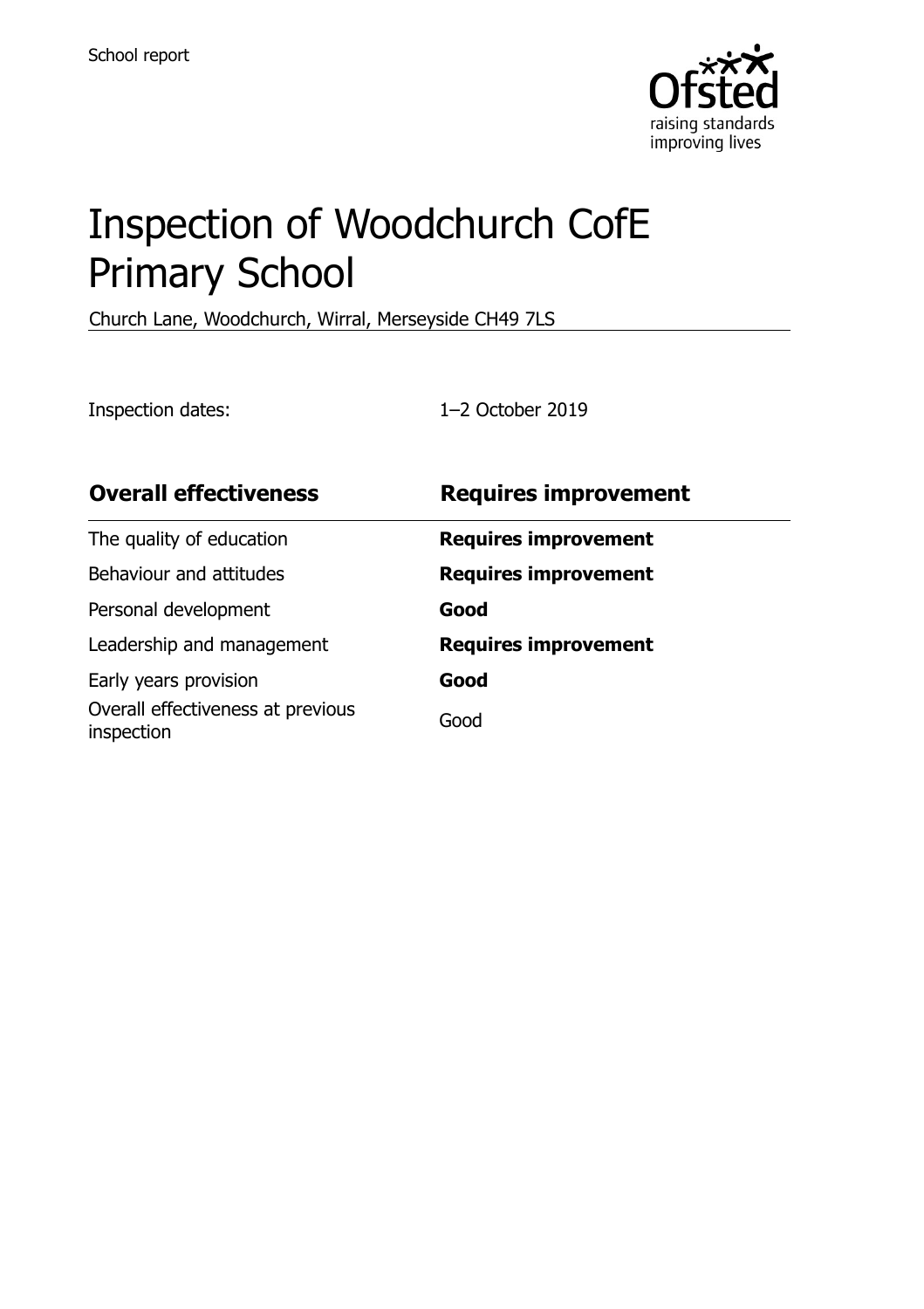

## **What is it like to attend this school?**

This is a truly inclusive school. Pupils' personal development is a strength. Leaders and staff provide a wide range of support for pupils' emotional, behavioural, mental and physical health and well-being.

Leaders have high aspirations for their pupils. Pupils are proud to undertake responsibilities and develop their leadership potential, for example as playground leaders.

Most pupils enjoy attending school. They like the trips that support their learning and build their understanding of their local community, for example by singing at local nursing homes. They take part in a wide range of extra-curricular activities, especially sports. Pupils value the opportunities to take part in competitions and are justifiably proud of their successes.

Pupils told us that behaviour in classrooms is not always good. Chatter and poor attitudes to learning from some pupils disrupt the learning of others. However, they also told us that behaviour is better at lunchtimes and breaktimes. They said that bullying is rare and, when it does happen, staff deal with it successfully. All pupils who spoke with us said that they feel safe at the school.

#### **What does the school do well and what does it need to do better?**

Senior leaders and governors know the pupils well. They aim for pupils to become responsible citizens who play their part in their community. Senior leaders ensure that staff promote wonder, commitment and expectation – three words stated in the school aims. Staff are happy that leaders manage workload pressures on the staff team well. Leaders and staff get along positively with one another.

Recent disruptions in staffing have negatively affected the quality of pupils' education. In the past, pupils did not achieve well in reading, writing and mathematics. This was because of weak teaching and teachers' low expectations of pupils. Recently, leaders have improved staff's understanding of the curriculum. They have helped staff to have higher expectations of pupils. Teaching of the curriculum and staff's management of pupils' behaviour are improving. Current pupils in upper key stage 2 know and remember more of the essential information that they need in English and mathematics.

Leaders and staff plan the curriculum carefully in reading, writing and mathematics. Teachers understand what pupils should know and be able to do in their classes. New learning for pupils builds on what they have learned before. However, leaders and teachers do not ensure that other subjects are well planned. While teachers know what they need to teach this term in these subjects, the curriculum is far less clear for the whole school year.

Younger pupils read simple texts accurately because they know the sounds that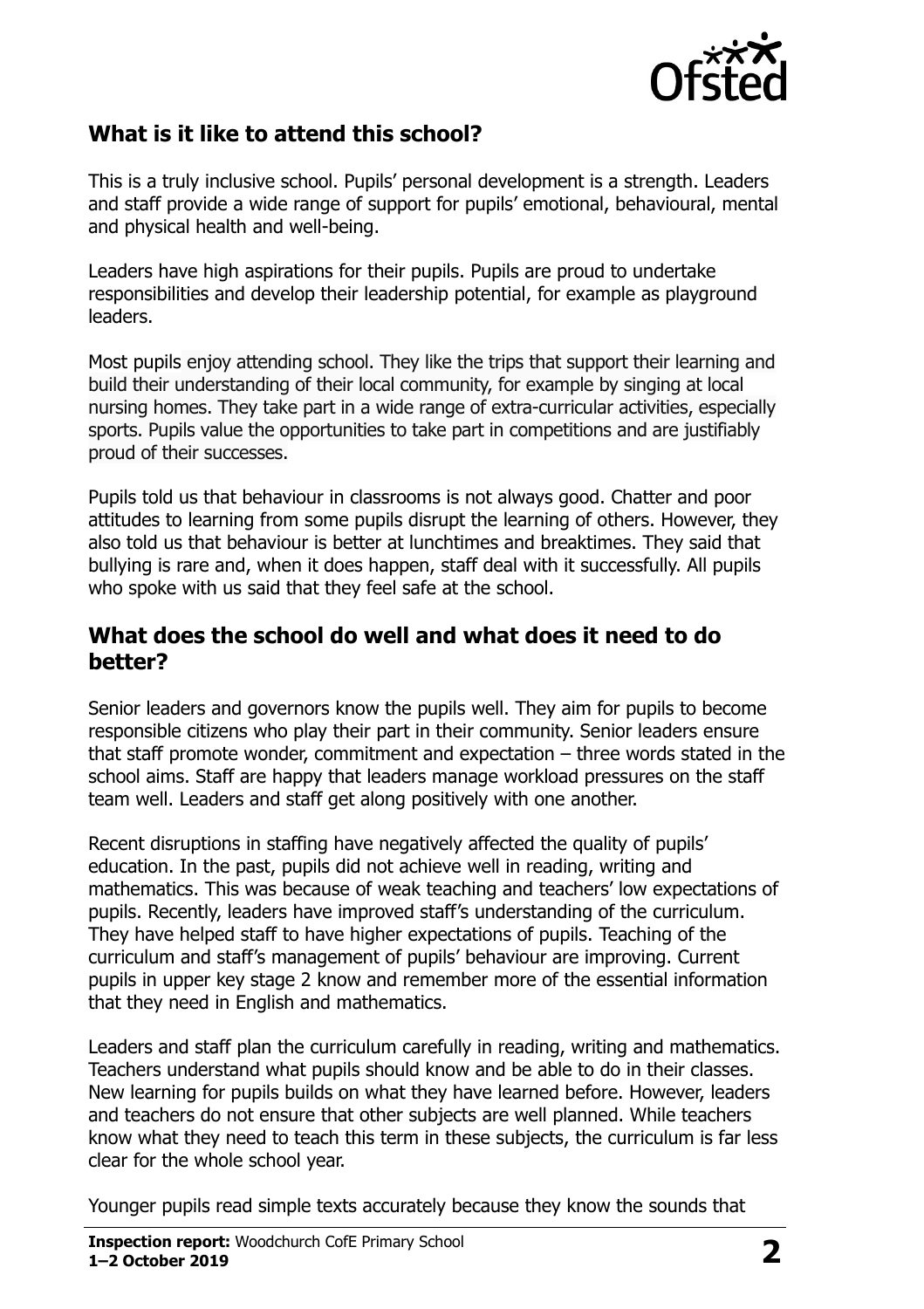

letters make. Staff help older pupils to read by organising learning in a well-arranged order. Pupils draw on what they have learned to find important words in texts quickly and accurately. This helps them to answer questions about what they have read.

Children get off to a strong start to their education in the early years. Leaders and staff find any gaps in children's knowledge and understanding and plan the curriculum carefully. The curriculum for early reading and number work is highly effective. As a result, children learn well.

Leaders and staff give great attention to pupils' personal development. Their support for pupils with emotional and social needs is highly effective and a strength of the school. Staff have been well trained to meet the needs of these pupils. Teachers plan activities that will prepare pupils strongly for life in modern Britain.

Staff do not manage pupils' behaviour in classes consistently well across the school. This holds back some pupils' learning. Leaders have set up a new system to manage pupils' behaviour but it is too early to see the full benefit.

Current pupils with special educational needs and/or disabilities (SEND) and those who are disadvantaged are supported well by staff. However, until recently, pupils with SEND have not been supported enough by staff. Consequently, these pupils have not made enough progress.

# **Safeguarding**

The arrangements for safeguarding are effective.

Staff know the pupils in detail and have clear procedures to keep them safe. Leaders train staff well on safeguarding. As a result, staff know how to spot any early signs that pupils may be at risk and know how to act on any concerns. Leaders have good relationships with health and social care professionals. This helps leaders to support pupils and their families.

Pupils feel safe. The curriculum includes lessons about online safety and about safe, healthy living. Pupils' access to the internet at school is securely filtered.

#### **What does the school need to do to improve?**

# **(Information for the school and appropriate authority)**

- Leaders have developed a curriculum for reading, writing and mathematics that effectively builds on pupils' prior knowledge and skills. However, in subjects other than English and mathematics, leaders' planning does not sufficiently show the content or sequence of learning in the curriculum for each year group.
- Leaders have introduced a new way to manage pupils' behaviour. They should make certain that all teachers have the same high expectations for pupils'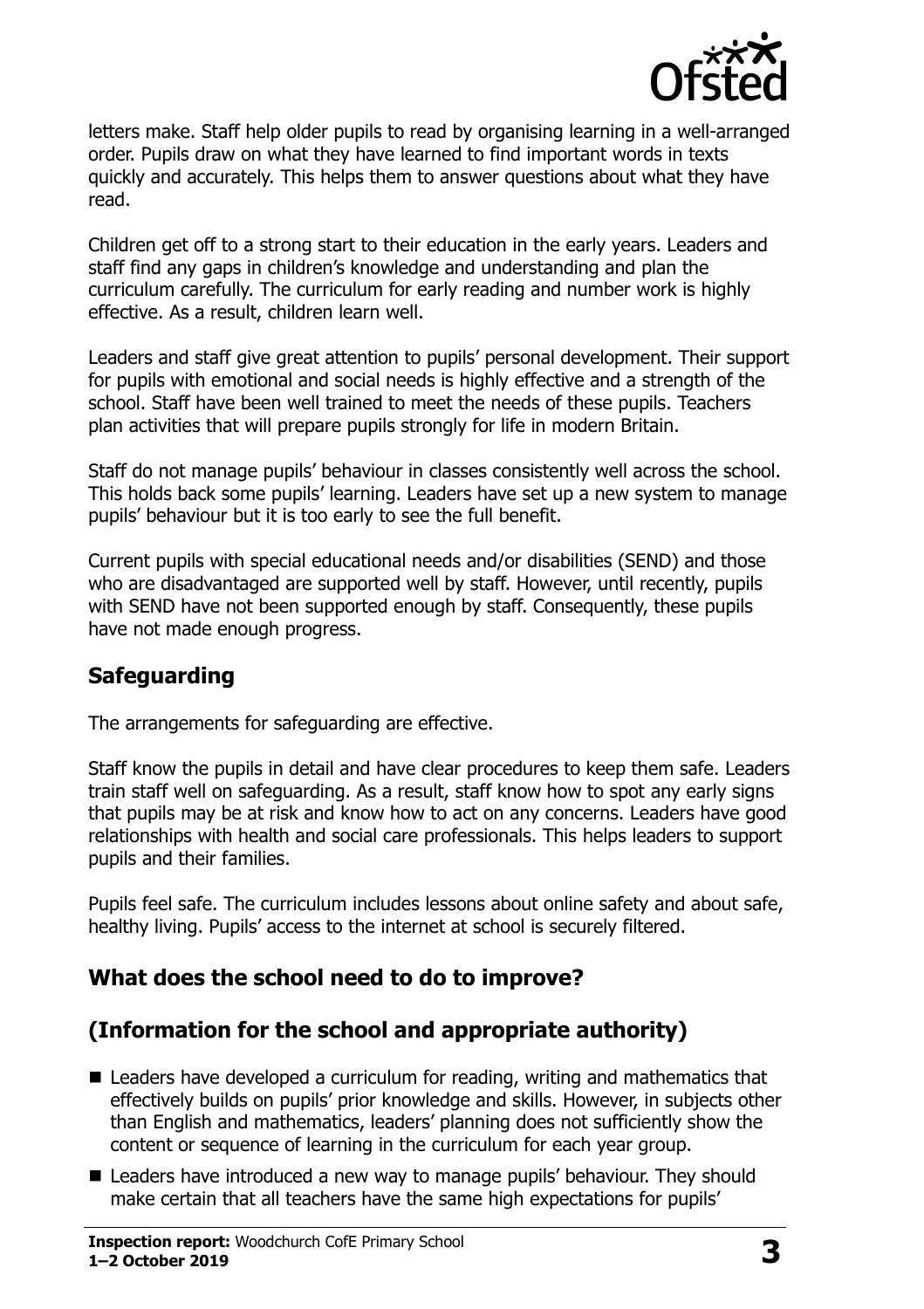

behaviour in their classrooms.

■ There has been a period of instability in staffing. This has led to some historic underachievement by pupils, particularly in lower key stage 2 and for those with SEND. Leaders should ensure that teaching of the curriculum is improved further so that all pupils at least reach the standards expected of them by the end of key stage 2.

#### **How can I feed back my views?**

You can use [Ofsted Parent View](http://parentview.ofsted.gov.uk/) to give Ofsted your opinion on your child's school, or to find out what other parents and carers think. We use Ofsted Parent View information when deciding which schools to inspect, when to inspect them and as part of their inspection.

The Department for Education has further quidance on how to complain about a school.

If you're not happy with the inspection or the report, you can [complain to Ofsted.](http://www.gov.uk/complain-ofsted-report)

#### **Further information**

You can search for [published performance information](http://www.compare-school-performance.service.gov.uk/) about the school.

In the report, '[disadvantaged pupils](http://www.gov.uk/guidance/pupil-premium-information-for-schools-and-alternative-provision-settings)' refers to those pupils who attract government pupil premium funding: pupils claiming free school meals at any point in the last six years and pupils in care or who left care through adoption or another formal route.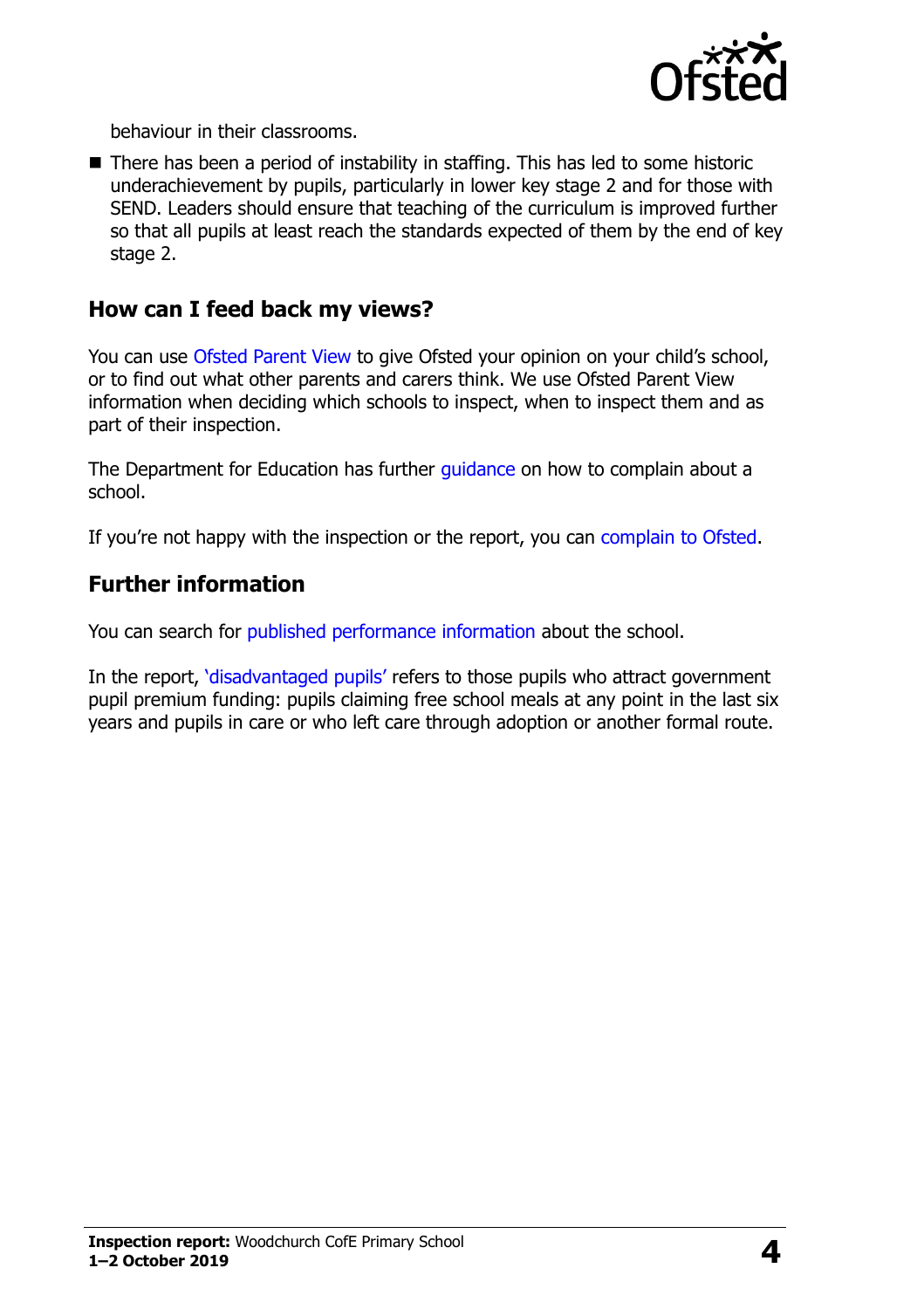

## **School details**

| Unique reference number             | 105067                       |
|-------------------------------------|------------------------------|
| <b>Local authority</b>              | Wirral                       |
| <b>Inspection number</b>            | 10087692                     |
| <b>Type of school</b>               | Primary                      |
| <b>School category</b>              | Voluntary aided              |
| Age range of pupils                 | 4 to 11                      |
| <b>Gender of pupils</b>             | Mixed                        |
| Number of pupils on the school roll | 206                          |
| <b>Appropriate authority</b>        | The governing body           |
| <b>Chair of governing body</b>      | <b>Alison Cretney</b>        |
| <b>Headteacher</b>                  | Brian McGregor               |
| Website                             | www.woodchurchceprimary.com/ |
| Date of previous inspection         | 31 March-1 April 2015        |

# **Information about this school**

- There has been significant disruption in staffing since the previous inspection. During the inspection, the special educational needs coordinator was absent and her duties were carried out by the deputy headteacher.
- The school provides a breakfast club, an after-school club and holiday-time provision.
- The school received a section 48 inspection of religious education in June 2015.
- The school was founded in 1665, which makes it one of the oldest schools in Wirral. The current school buildings were built in 1954, with several modern additions since.

# **Information about this inspection**

We carried out this inspection under section 5 of the Education Act 2005.

- We met with the headteacher and deputy headteacher. We held meetings with subject leaders and with the leaders for SEND and the early years. We also spoke with governors and officers from the local authority.
- We spoke with leaders and pupils about their work in geography, writing, reading,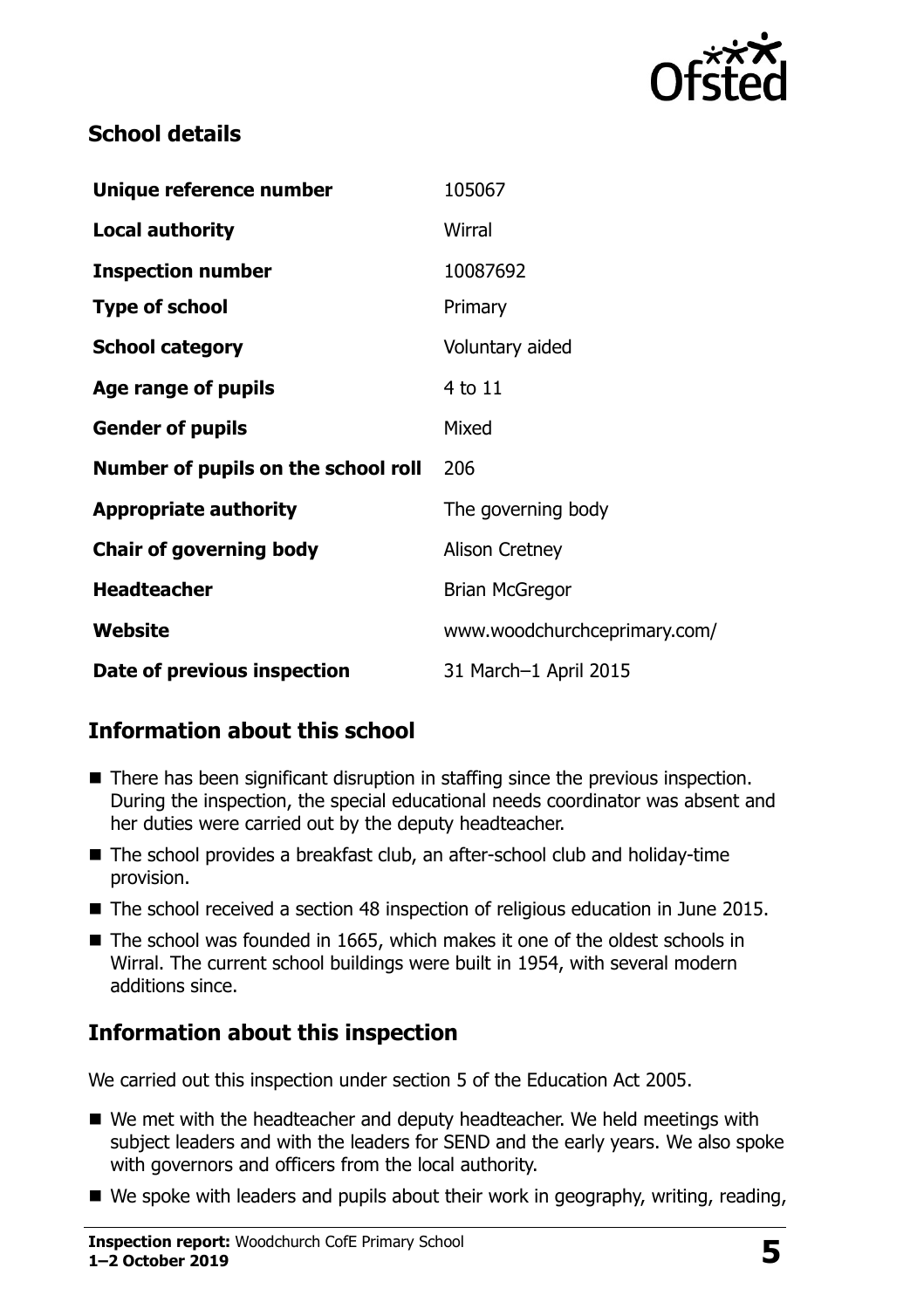

mathematics and physical education. We also visited lessons in these subjects and looked at pupils' work.

- We scrutinised the school's recruitment checks on its staff. We spoke with leaders and staff about the school's procedures and systems for protecting pupils from risk and checked samples of leaders' records.
- We also spoke with leaders about the school's procedures and systems for checking pupils' behaviour and attendance.
- We spoke with pupils, both formally and informally. We listened to pupils read. We also watched them at playtime and lunchtime.

#### **Inspection team**

Ian Shackleton, lead inspector **Ofsted Inspector** 

Tim Sherriff **Tim Sherriff Contract Contract Contract Contract Contract Contract Contract Contract Contract Contract Contract Contract Contract Contract Contract Contract Contract Contract Contract Contract Contract Cont**